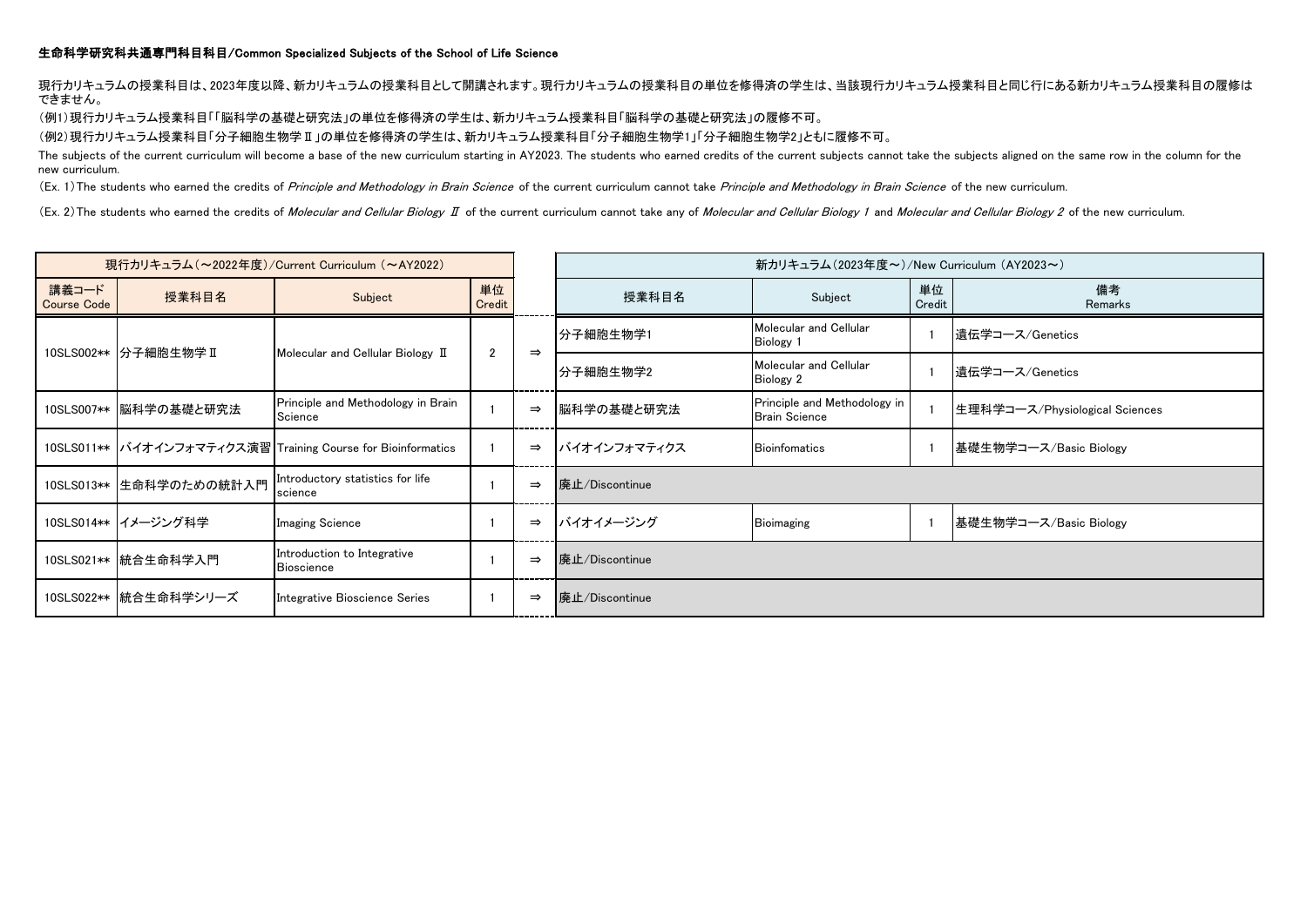| 現行カリキュラム (~2022年度)/Current Curriculum (~AY2022) |                        |                                                    |                  |               | 新カリキュラム(2023年度~)/New Curriculum (AY2023~)               |                                                                                                               |                                        |                                                                                                                           |
|-------------------------------------------------|------------------------|----------------------------------------------------|------------------|---------------|---------------------------------------------------------|---------------------------------------------------------------------------------------------------------------|----------------------------------------|---------------------------------------------------------------------------------------------------------------------------|
| 講義コード<br><b>Course Code</b>                     | 授業科目名                  | Subject                                            | 単位<br>Credit     |               | 授業科目名                                                   | Subject                                                                                                       | 単位<br>Credit                           | 備考<br>Remarks                                                                                                             |
| 90SLS016**                                      | 生命科学プログレスIA            | Life Science Progress I A                          | $\mathbf{2}$     |               | 遺伝学プログレス I A~VB<br>■基礎生物学プログレス I A~VB<br>生理科学プログレスIA~VB | Genetics Progress I A~V<br>Basic Biology Progress I A<br>$\sim$ VB<br>Physiological Science<br>Progress IA~VB | 各2<br>$\overline{2}$<br>per<br>subject | 履修する順番については別表参照<br>credits For the order of taking these subjects, please refer to the<br>supplemental chart in the note. |
| 90SLS017**                                      | 生命科学プログレスIB            | Life Science Progress I B                          | $\mathbf{2}$     |               |                                                         |                                                                                                               |                                        |                                                                                                                           |
| 90SLS018**                                      | 生命科学プログレスIA            | Life Science Progress II A                         | $\mathbf{2}$     |               |                                                         |                                                                                                               |                                        |                                                                                                                           |
| 90SLS019**                                      | 生命科学プログレスIB            | Life Science Progress II B                         | $\mathbf{2}$     |               |                                                         |                                                                                                               |                                        |                                                                                                                           |
| 90SLS020**                                      | 生命科学プログレスIIA           | Life Science Progress IIIA                         | $\mathbf{2}$     | $\Rightarrow$ |                                                         |                                                                                                               |                                        |                                                                                                                           |
| 90SLS021**                                      | 生命科学プログレスIIB           | Life Science Progress IIIB                         | $\mathbf{2}$     |               |                                                         |                                                                                                               |                                        |                                                                                                                           |
| 90SLS022**                                      | 生命科学プログレスIVA           | Life Science Progress IVA                          | $\boldsymbol{2}$ |               |                                                         |                                                                                                               |                                        |                                                                                                                           |
| 90SLS023**                                      | 生命科学プログレスIVB           | Life Science Progress IVB                          | $\mathbf{2}$     |               |                                                         |                                                                                                               |                                        |                                                                                                                           |
| 90SLS024**                                      | 生命科学プログレスVA            | Life Science Progress VA                           | $\overline{2}$   |               |                                                         |                                                                                                               |                                        |                                                                                                                           |
| 90SLS025**                                      | 生命科学プログレスVB            | Life Science Progress VB                           | $\mathbf{2}$     |               |                                                         |                                                                                                               |                                        |                                                                                                                           |
| 90SLS026**                                      | 生命科学実験演習 I A           | Life Science Experiments I A                       | $\mathbf{2}$     | $\Rightarrow$ | 先端学術院特別研究 I A~VB                                        | Dissertation Work in<br>Advanced Studies I A~VB                                                               | 各2<br>$\mathbf{2}$                     | 履修する順番については別表参照<br>credits For the order of taking these subjects, please refer to the<br>supplemental chart in the note. |
| 90SLS027**                                      | 生命科学実験演習 IB            | Life Science Experiments I B                       | $\mathbf{2}$     |               |                                                         |                                                                                                               |                                        |                                                                                                                           |
| 90SLS028**                                      | 生命科学実験演習IA             | Life Science Experiments II A                      | $\mathbf{2}$     |               |                                                         |                                                                                                               |                                        |                                                                                                                           |
| 90SLS029**                                      | 生命科学実験演習IB             | Life Science Experiments II B                      | $\mathbf{2}$     |               |                                                         |                                                                                                               |                                        |                                                                                                                           |
|                                                 | 90SLS030 ** 生命科学実験演習ⅢA | Life Science Experiments $\mathbf{\Pi} \mathbf{A}$ | $\overline{2}$   |               |                                                         |                                                                                                               |                                        |                                                                                                                           |
| 90SLS031**                                      | 生命科学実験演習ⅢB             | Life Science Experiments IIIB                      | $\mathbf{2}$     |               |                                                         |                                                                                                               | per<br>subject                         |                                                                                                                           |
| 90SLS032**                                      | 生命科学実験演習IVA            | Life Science Experiments IVA                       | $\mathbf{2}$     |               |                                                         |                                                                                                               |                                        |                                                                                                                           |
| 90SLS033**                                      | 生命科学実験演習IVB            | Life Science Experiments IVB                       | $\mathbf{2}$     |               |                                                         |                                                                                                               |                                        |                                                                                                                           |
| 90SLS034**                                      | 生命科学実験演習VA             | Life Science Experiments VA                        | $\mathbf{2}$     |               |                                                         |                                                                                                               |                                        |                                                                                                                           |
| 90SLS035**                                      | 生命科学実験演習VB             | Life Science Experiments VB                        | $\mathbf{2}$     |               |                                                         |                                                                                                               |                                        |                                                                                                                           |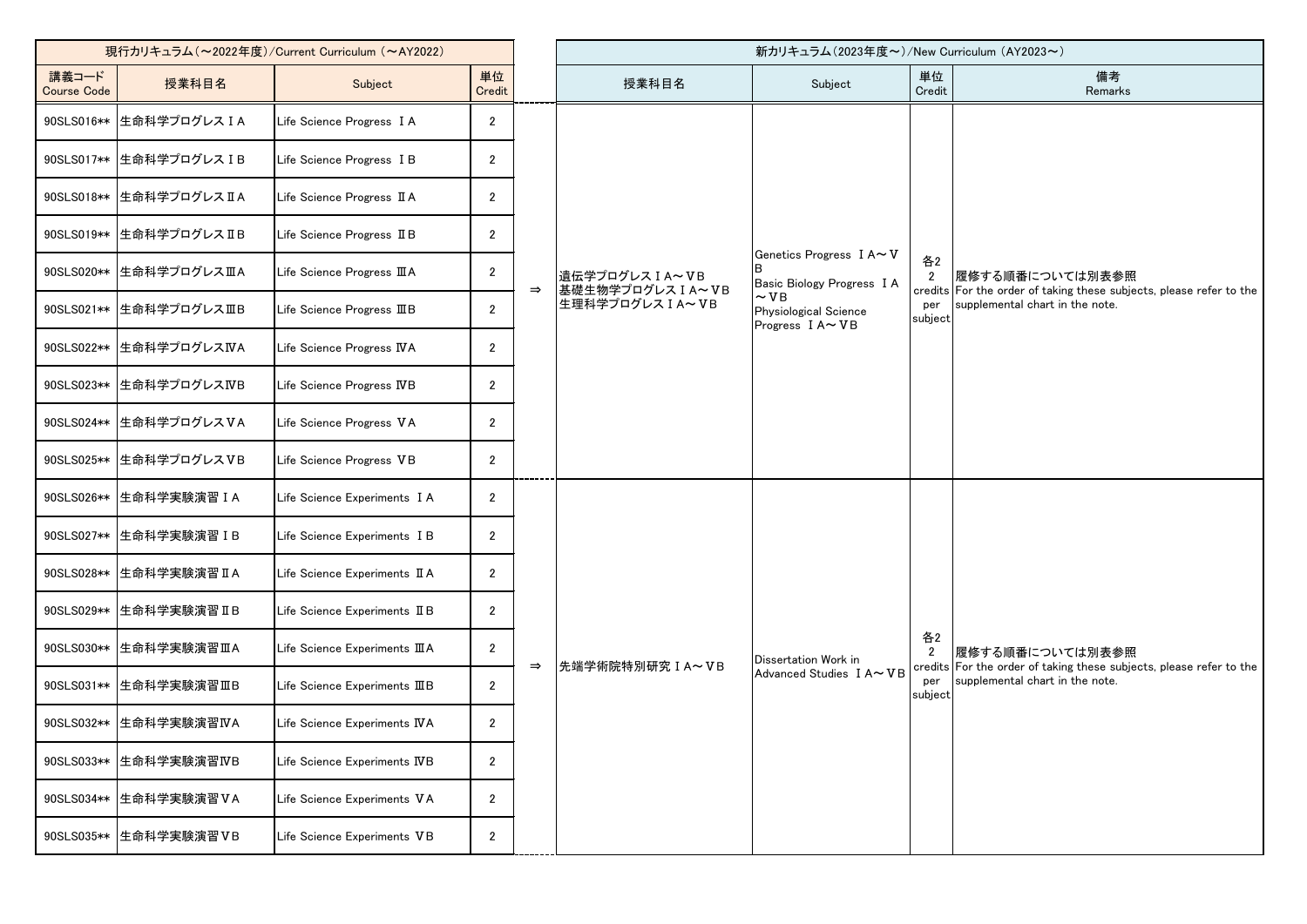| 現行カリキュラム (~2022年度)/Current Curriculum (~AY2022) |                        |                                    |                |               |                                                       | 新カリキュラム(2023年度~)/New Curriculum (AY2023~)                                                                                                    |                                        |                                                                                                                           |
|-------------------------------------------------|------------------------|------------------------------------|----------------|---------------|-------------------------------------------------------|----------------------------------------------------------------------------------------------------------------------------------------------|----------------------------------------|---------------------------------------------------------------------------------------------------------------------------|
| 講義コード<br><b>Course Code</b>                     | 授業科目名                  | Subject                            | 単位<br>Credit   |               | 授業科目名                                                 | Subject                                                                                                                                      | 単位<br>Credit                           | 備考<br>Remarks                                                                                                             |
| 90SLS036**                                      | 生命科学論文演習IA             | Life Science Reading Seminar I A   | $\mathbf{2}$   |               |                                                       |                                                                                                                                              |                                        |                                                                                                                           |
| 90SLS037**                                      | 生命科学論文演習 IB            | Life Science Reading Seminar I B   | $\overline{2}$ |               |                                                       |                                                                                                                                              |                                        |                                                                                                                           |
| 90SLS038**                                      | 生命科学論文演習IA             | Life Science Reading Seminar II A  | $\mathbf{2}$   |               |                                                       |                                                                                                                                              |                                        |                                                                                                                           |
| 90SLS039**                                      | 生命科学論文演習IB             | Life Science Reading Seminar II B  | $\overline{2}$ | $\Rightarrow$ | 遺伝学論文演習 I A~VB<br>基礎生物学論文演習 I A~VB<br>生理科学論文演習 I A~VB | Genetics Reading Seminar<br>$IA \sim VB$<br><b>Basic Biology Reading</b><br>Seminar IA~VB<br>Physiological Science<br>Reading Seminar I A~VB | 各2<br>$\overline{2}$<br>per<br>subject | 履修する順番については別表参照<br>credits For the order of taking these subjects, please refer to the<br>supplemental chart in the note. |
| 90SLS040**                                      | 生命科学論文演習ⅢA             | Life Science Reading Seminar III A | $\mathbf{2}$   |               |                                                       |                                                                                                                                              |                                        |                                                                                                                           |
| 90SLS041**                                      | 生命科学論文演習ⅢB             | Life Science Reading Seminar IIIB  | $\overline{2}$ |               |                                                       |                                                                                                                                              |                                        |                                                                                                                           |
| 90SLS042**                                      | 生命科学論文演習IVA            | Life Science Reading Seminar IVA   | $\overline{2}$ |               |                                                       |                                                                                                                                              |                                        |                                                                                                                           |
| 90SLS043**                                      | 生命科学論文演習IVB            | Life Science Reading Seminar IVB   | $\overline{2}$ |               |                                                       |                                                                                                                                              |                                        |                                                                                                                           |
| 90SLS044**                                      | 生命科学論文演習VA             | Life Science Reading Seminar VA    | $\overline{2}$ |               |                                                       |                                                                                                                                              |                                        |                                                                                                                           |
| 90SLS045**                                      | 生命科学論文演習VB             | Life Science Reading Seminar VB    | $\mathbf{2}$   |               |                                                       |                                                                                                                                              |                                        |                                                                                                                           |
|                                                 |                        |                                    |                |               | 遺伝学セミナー I                                             | Genetics Seminar I                                                                                                                           | $\mathbf{1}$                           | 遺伝学コース/Genetics                                                                                                           |
|                                                 | 10SLS016** 生命科学セミナー I  | Life Science Seminar I             | $\mathbf{1}$   | $\Rightarrow$ | 基礎生物学セミナーI                                            | Basic Biology Seminar I                                                                                                                      | -1                                     | 基礎生物学コース/Basic Biology                                                                                                    |
|                                                 |                        |                                    |                |               | 生理科学セミナーI                                             | Physiological Science<br>Seminar I                                                                                                           | $\overline{1}$                         | 生理科学コース/Physiological Sciences                                                                                            |
|                                                 |                        |                                    |                |               | 遺伝学セミナーⅡ                                              | Genetics Seminar II                                                                                                                          | $\mathbf{1}$                           | 遺伝学コース/Genetics                                                                                                           |
|                                                 | 10SLS017** 生命科学セミナー II | Life Science Seminar II            |                | $\Rightarrow$ | 基礎生物学セミナーⅡ                                            | Basic Biology Seminar II                                                                                                                     | $\mathbf{1}$                           | 基礎生物学コース/Basic Biology                                                                                                    |
|                                                 |                        |                                    |                |               | 生理科学セミナーⅡ                                             | Physiological Science<br>Seminar II                                                                                                          | $\overline{1}$                         | 生理科学コース/Physiological Sciences                                                                                            |
|                                                 |                        |                                    |                |               | 遺伝学セミナーⅢ                                              | Genetics Seminar III                                                                                                                         | $\overline{1}$                         | 遺伝学コース/Genetics                                                                                                           |
|                                                 | 10SLS018** 生命科学セミナーⅢ   | Life Science Seminar III           | 1              | $\Rightarrow$ | 基礎生物学セミナーⅢ                                            | Basic Biology Seminar III                                                                                                                    | -1                                     | 基礎生物学コース/Basic Biology                                                                                                    |
|                                                 |                        |                                    |                |               | 生理科学セミナーⅢ                                             | Physiological Science<br>Seminar III                                                                                                         | $\overline{\mathbf{1}}$                | 生理科学コース/Physiological Sciences                                                                                            |